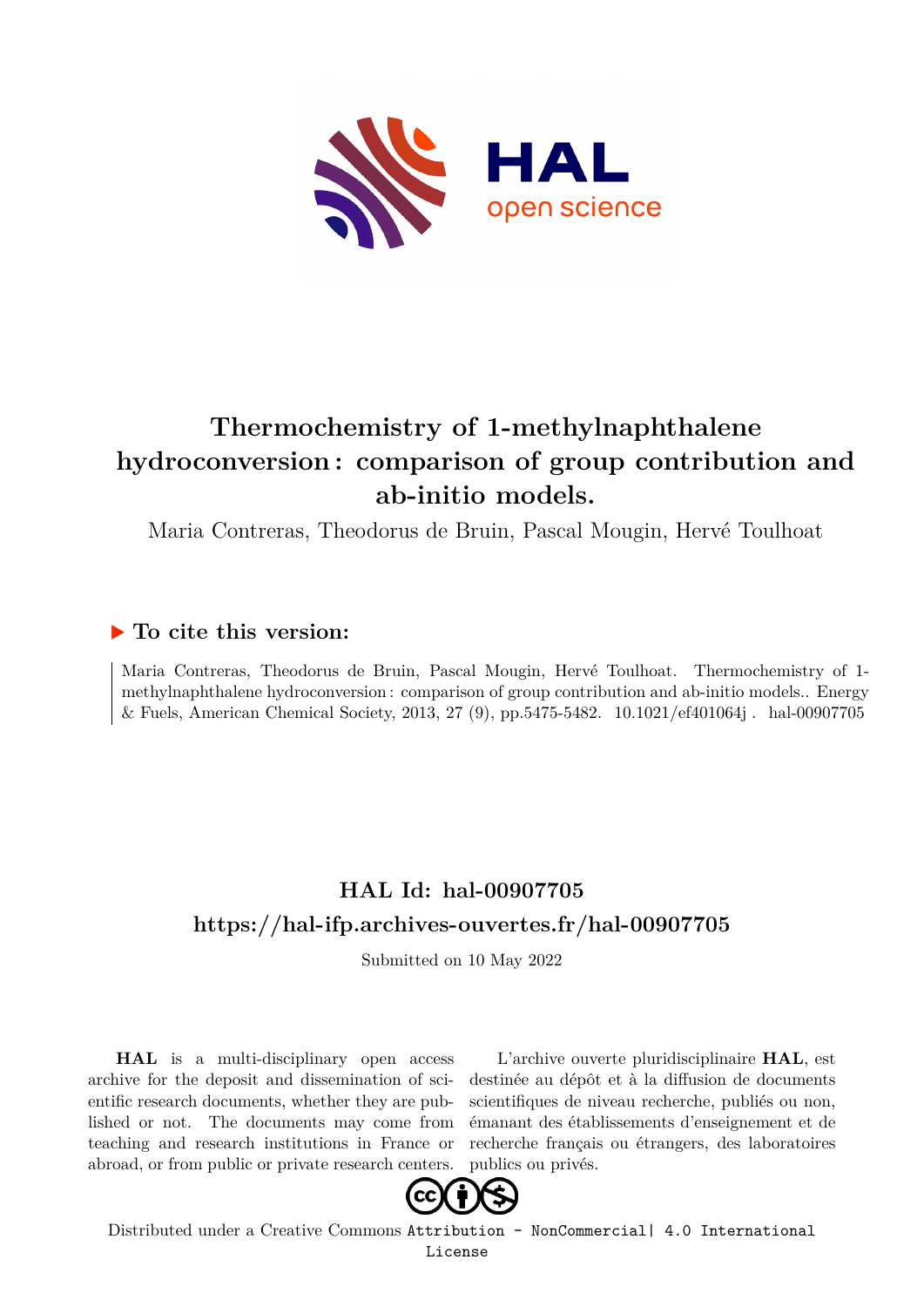## Thermochemistry of 1‑Methylnaphthalene Hydroconversion: Comparison of Group Contribution and ab Initio Models

Maria S. Contreras, Theodorus de Bruin, Pascal Mougin, and Hervé Toulhoat\*

IFP Energies nouvelles, 1 et 4 avenue de Bois Preau, 92852 Rueil-Malmaison, France ́

**ABSTRACT:** As a necessary step in the development of microkinetic models for the hydroconversion of heavy hydrocarbon fractions, we report an assessment of various Density Functional Theory (DFT) models for the calculation of molecular thermochemical properties in comparison with Benson's group contribution method for reactants, intermediates, and products involved in the hydrogenation of 1 methylnaphtalene. The association of the G4 level with homodesmotic decomposition schemes (HI-G4-iso method) has significantly improved the accuracy of the calculated thermodynamic properties when the resemblance of reactants and products is taken into account. Although smaller deviations are observed for Benson's GA method, some limitations appear when position isomers are included. This gap can be fulfilled with homodesmotic/DFT models, whose deviations are not so far from those obtained with Benson's GA method.

## INTRODUCTION

To satisfy the increasing global energy demand, it has become mandatory to make better use of heavy crude oils, vacuum residues, bitumen, and asphalts, by cracking these oils and/or cuts into lighter fractions such as gasoline, diesel, and  $k$ erosene.<sup>1</sup> Hydrocracking combines the cracking process together with the removal of sulfur, nitrogen impurities, and the saturation of aromatic and unsaturated bonds. To gain more insight in this process, numerous experimental and theoretical studies have been conducted. $2$  However, all these studies are hampered by the large variety of complex chemical structures. Despite a vast body of work on characterization techniques and experimental information on molecular structures of heavy petroleum fractions, the current analytical techniques do not allow characterization of individual molecules or isomer groups in heavy oils. The widely used SARA method of characterization classifies the components of the oil into four big families: saturates, aromatics, resins, and asphaltenes. Aromatics, resins, and asphaltene fractions contain one or several nuclei, or cores, composed of aromatic and/or naphthenic cycles, onto which aliphatic chains are grafted. Since these molecules are very complex, a detailed molecular description is generally not available. Molecular structures of reconstructed aromatic, asphaltene and resin molecules have therefore been proposed.<sup>3</sup>

The hydroconversion process is generally carried out at high temperatures (320–380 °C) and H<sub>2</sub> pressures up to 150 bar. These reaction conditions are the result of a compromise between the thermodynamics and kinetics: the thermodynamic equilibrium shifts at lower temperatures to the right in favor of the hydrogenated products, while the reactions become intrinsically faster at higher temperatures. Consequently, to find the optimum reaction conditions, a detailed knowledge of the thermodynamics and kinetics of the elementary reactions for the hydrogenation is mandatory. Once these properties have been determined, microkinetic models can be developed that predict the final product composition. The identification of all

the essential elementary reactions for asphaltene or resin type molecules (or representative models thereof) hydrogenation is an almost impossible task. Instead, we have selected a welldefined model compound, 1-methylnaphtalene (1MN), for which Scheme 1 depicts the most essential hydrogenation reactions. In this scheme, also two cracking reactions are presented: the demethylation of 1MN and the ring-opening reactions of the aliphatic cycle.

In order to model the system as shown in Scheme 1, reaction rates for all direct and reverse reactions must be represented as functions of temperature and  $H_2$  pressure. Since the ratios of direct to reverse rate constants are equal to the equilibrium constants, a useful constraint will be provided by the knowledge of the latter. To that end, it is mandatory to calculate the Gibbs energies of reactants and products. Since experimental data are available only for a limited number of molecules (Table 1) in the literature, we turn to computational methods to complete this data set.

A large body of work has been performed over the past four decades to estimate thermochemical properties of organic compounds. For example, the group additivity (GA) method developed by Benson et al.<sup>4</sup> allows estimating thermochemical properties like the heat of formation, heat capacity, and entropy, but their accuracy is not guaranteed for any possible structure. Benson's method does not incorporate stabilizing nonadditive effects of delocalization or resonance, and Herndon et al.<sup>5</sup> concluded that including these parameters improves the accuracy of  $\Delta_f H^{\circ}$  predictions for polycyclic aromatic hydrocarbons (PAH) with three or more aromatic rings. A method for estimating ideal gas heat capacities has been proposed recently,<sup>6</sup> which makes use of a single parameter, the ratio between the number of atoms in the molecule and its molar mass: since in the present work we deal with isomers of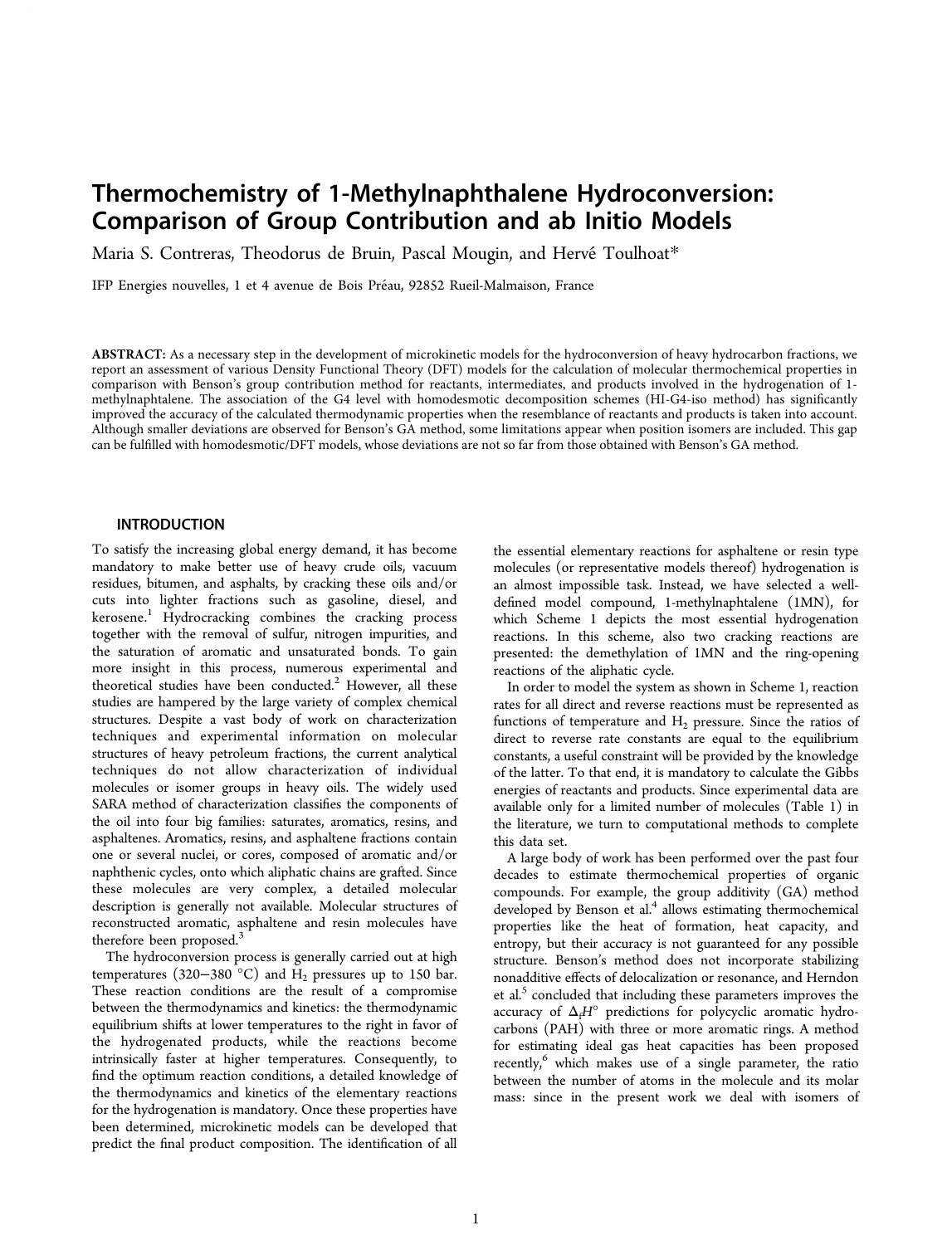Scheme 1. Simplified Reaction Pathway for 1-Methylnaphthalene Hydroconversion<sup>a</sup>



aHydrocracking reactions are omitted except for ring opening. Naphthalene is also produced by demethylation of 1-methylnaphthalene. Reaction numbers are in parentheses; compounds are numbered in bold.

compounds having very similar molar masses and compositions, we have preferred to use the older Benson method with structural contributions up to the third order, as a reference calculation to be compared with quantum chemical models.

Quantum chemical models coupled to statistical mechanics can approach experimental accuracies for molecular properties. However, polycyclic aromatics exhibit strongly correlated and extended  $\pi$  electrons systems, which are challenging for theory. Post Hartree−Fock methods are very accurate but computationally expensive.

Density Functional Theory (DFT) based methods on the other hand are computationally cheaper, but some functionals (like the popular  $B3LYP<sup>7</sup>$ ) give a serious overestimation of the enthalpies of formation with respect to the experimental values.<sup>8</sup> A systematic increase in the deviation with an increasing number of carbon atoms in a molecule has been reported by Van Speybroeck et al. at the B3LYP6-31G(d)/ level.<sup>9</sup> Composite methods (e.g., Gn-methods, G3B3, CBS-QB3) combine the results of several calculations, allowing more accurate estimation of heats of formation than DFT based methods.

In particular, the G4 theory has proven to be one of the most advanced methods to obtain accurate absolute energies.<sup>10</sup> However, we are interested in reaction energies and not absolute energies. In order to compare the precision of ab initio methods with the group-based method of Benson, we have calculated the heats of formation of all compounds and compared them to experimental values when possible. We will present different methods to compute the heat of formation, using atomization energies of iso- and homodesmotic reactions. Isodesmic reactions conserve the number of types of bonds, while in homodesmotic reactions the hybridization of atoms in bonds is also conserved.<sup>11</sup> This type of reaction scheme aids in rescinding some of the systematic errors that arise in quantum mechanics, due to an incomplete capture of electronic correlation.<sup>12,13</sup> However, since different isodesmic/homodesmotic reactions can be set up for the molecule of interest, the calculated thermodynamic property may be reaction dependent, as we will see later on.

In the next section, we detail the applied computational methods. We then discuss the obtained equilibrium constants from the computations and compare them with available experimental data where possible. To test the viability of our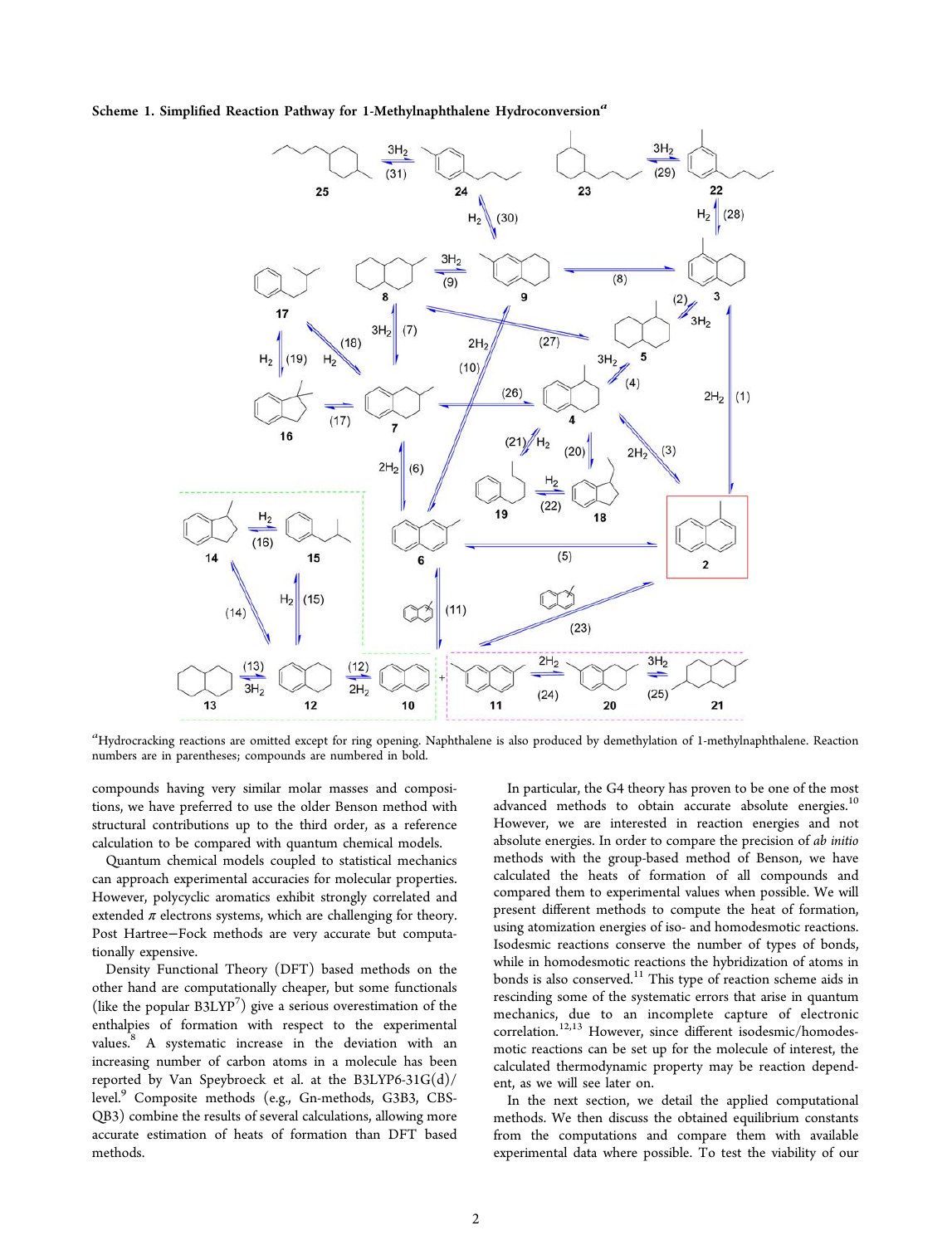| molecule <sup>b</sup>   |                    | $S^{\circ}$ $(J \cdot mol^{-1} \cdot K^{-1})$ $\Delta_{f}H^{\circ}$ $(kJ \cdot mol^{-1})$ $\Delta_{f}G^{\circ}$ $(kJ \cdot mol^{-1})$ |       |
|-------------------------|--------------------|---------------------------------------------------------------------------------------------------------------------------------------|-------|
| 1 (hydrogen)            | 130.6              | 0.0                                                                                                                                   | 0.0   |
| $\mathbf{2}$            | 377.5              | 116.9                                                                                                                                 | 217.9 |
| 3                       |                    |                                                                                                                                       |       |
| $\overline{\mathbf{4}}$ | 380.2              | $-7.9$                                                                                                                                | 170.3 |
| 5                       |                    |                                                                                                                                       |       |
| 6                       | 380.0              | 116.1                                                                                                                                 | 216.3 |
| 7                       |                    |                                                                                                                                       |       |
| 8                       |                    |                                                                                                                                       |       |
| 9                       |                    |                                                                                                                                       |       |
| 10                      | 333.2              | 150.6                                                                                                                                 | 224.1 |
| 11                      | 413.7              | 79.9                                                                                                                                  | 211.0 |
| 12                      | 369.6              | 26.6                                                                                                                                  | 167.1 |
| 13                      | 374.6              | $-182.2$                                                                                                                              | 73.6  |
| 14                      | 388.6              | 37.1                                                                                                                                  | 172.1 |
| 15                      | 433.7              | $-21.6$                                                                                                                               | 138.8 |
| 16                      |                    |                                                                                                                                       |       |
| 17                      |                    |                                                                                                                                       |       |
| 18                      |                    |                                                                                                                                       |       |
| 19                      | 479.1              | $-33.8$                                                                                                                               | 153.6 |
| 20                      |                    |                                                                                                                                       |       |
| 21                      |                    |                                                                                                                                       |       |
| 22                      | 483.0 <sup>c</sup> | $-42.7^{c}$                                                                                                                           |       |
| 23                      | 490.0 <sup>c</sup> | $-246.2^{c}$                                                                                                                          |       |
| 24                      | $477.0^{c}$        | $-42.7^{c}$                                                                                                                           |       |
| 25                      | 490.0 <sup>c</sup> | $-246.2^{c}$                                                                                                                          |       |

Table 1. Experimental Data Available for  $S^{\circ}$ ,  $\Delta_{\alpha}H^{\circ}$ , and  $\Delta_{\alpha}G^{\circ}$ at 298  $K^a$ 

a The experimental values were taken from the DIPPR database unless mentioned otherwise. <sup>b</sup>The compounds numbered in bold are represented in Scheme 1. <sup>c</sup>Values taken from NIST database.<sup>15</sup>

model, i.e., the completeness of the reaction scheme presented in Scheme 1 and the accuracy of the computed data, we use the calculated thermodynamic data from Flash calculations in order to predict the final product composition under experimental reaction conditions and compare them with experiments by Bouchy et al., who studied the hydrogenation and hydrocracking of a model light cycle oil feed.<sup>2</sup>

## **METHODS**

The experimental data used in this study were obtained from the DIPPR database<sup>14</sup> and NIST database.<sup>15</sup>

Benson's GA method was used to estimate the heats of formation  $(\Delta_{\textrm{f}}H^\circ)$ , entropy  $(S^\circ)$ , and heat capacity  $(C_\textrm{p}^{\circ\,\circ})$  of all the molecules presented in Scheme 1.

For DFT calculations, the Jaguar package  $^{16}$  from Schrödinger was used, and the input structures were generated using Maestro.<sup>17</sup> Geometry optimization calculations were performed at the B3LYP/6-31G $(d,p)$  level with frequency calculations that use the harmonic oscillator approach. The resulting geometries at the B3LYP level were used as input structures for the Gaussian-4  $(G4)^{18}$  composite method calculations with Gaussian  $09.<sup>19</sup>$ 

An atomization approach (eq 1) can be used to calculate the heat of formation and entropy of  $C_nH_m$  from DFT calculations, as shown in the eqs 2 and 3. Equation 2 is visualized in Figure 1.

$$
C_nH_m \leftrightarrow nC + mH \tag{1}
$$

$$
\Delta_{f}H^{\circ}(C_{n}H_{m,298K}) = n\Delta_{f}H_{\text{exp}}^{\circ}(C_{298K}) + m\Delta_{f}H_{\text{exp}}^{\circ}(H_{298K}) - [nH_{\text{calc}}^{\circ}(C_{298K}) + mH_{\text{calc}}^{\circ}(H_{298K}) - H_{\text{calc}}^{\circ}(C_{n}H_{m,298K})]
$$
(2)

$$
S^{\circ}(C_nH_{m,298K}) = nS_{\text{exp}}^{\circ}(C_{298K}) + mS_{\text{exp}}^{\circ}(H_{298K}) - [nS_{\text{calc}}^{\circ}(C_{298K}) + mS_{\text{calc}}^{\circ}(H_{298K}) - S_{\text{calc}}^{\circ}(C_nH_{m,298K})]
$$
(3)



Figure 1. Illustration of the calculation of standard heats of formation from ab initio standard heats of atomization.

Important systematic errors in B3LYP and G4 calculations have been reported that result in deviations observed with respect to experimental enthalpies and entropies of carbon and hydrogen atoms. An overestimation of 30 kJ·mol<sup>−</sup><sup>1</sup> with respect to the experimental values of the heats of formation was observed by Saeys et al.<sup>8</sup> at the B3LYP/6-31G(d) level. The underestimation of atomization energies and the overestimation of enthalpies of formation using the B3LYP functional are due to the underestimation of the bond energies.<sup>9</sup>

Therefore, a different approach was used in parallel. In this approach, we establish the "real" reactions for the enthalpy of formation by taking experimental values, and eq 1−3 were modified as follows:

$$
C_nH_m \leftrightarrow nC + \frac{m}{2}H_2 \tag{4}
$$

$$
\Delta_{f}H^{\circ}(C_{n}H_{m,298K}) = n\Delta_{f}H^{\circ}_{exp}(C_{298K}) + \frac{m}{2}\Delta_{f}H^{\circ}_{exp}(H_{2,298K}) - \left[nH^{\circ}_{calc}(C_{298K}) + \frac{m}{2}H^{\circ}_{calc}(H_{2,298K}) - H^{\circ}_{calc}(C_{n}H_{m,298K})\right]
$$
\n(5)

$$
S^{\circ}(C_nH_{m,298K}) = nS_{exp}^{\circ}(C_{298K}) + \frac{m}{2}S_{exp}^{\circ}(H_{2,298K}) - \left[nS_{calc}^{\circ}(C_{298K}) + \frac{m}{2}S_{calc}^{\circ}(H_{2,298K}) - S_{calc}^{\circ}(C_nH_{m,298K})\right]
$$
(6)

For this approach, the following experimental data were used for carbon at 298.15 K:  $\Delta_f H^{\circ} = 716.7 \text{ kJ} \cdot \text{mol}^{-1}$  and  $S^{\circ} = 158.1$ J·mol<sup>−</sup><sup>1</sup> ·K −1 <sup>15</sup> The experimental data for H<sup>2</sup> are shown in . Table 1. For comparison, the heat of formation and entropy were also calculated using the atomization approach but values are not shown here; parity plots for this approach are provided in the Supporting Information (SI), Figures S1 and S2.

Flash calculations were carried out taking into account liquid−vapor equilibrium, which means that it is necessary to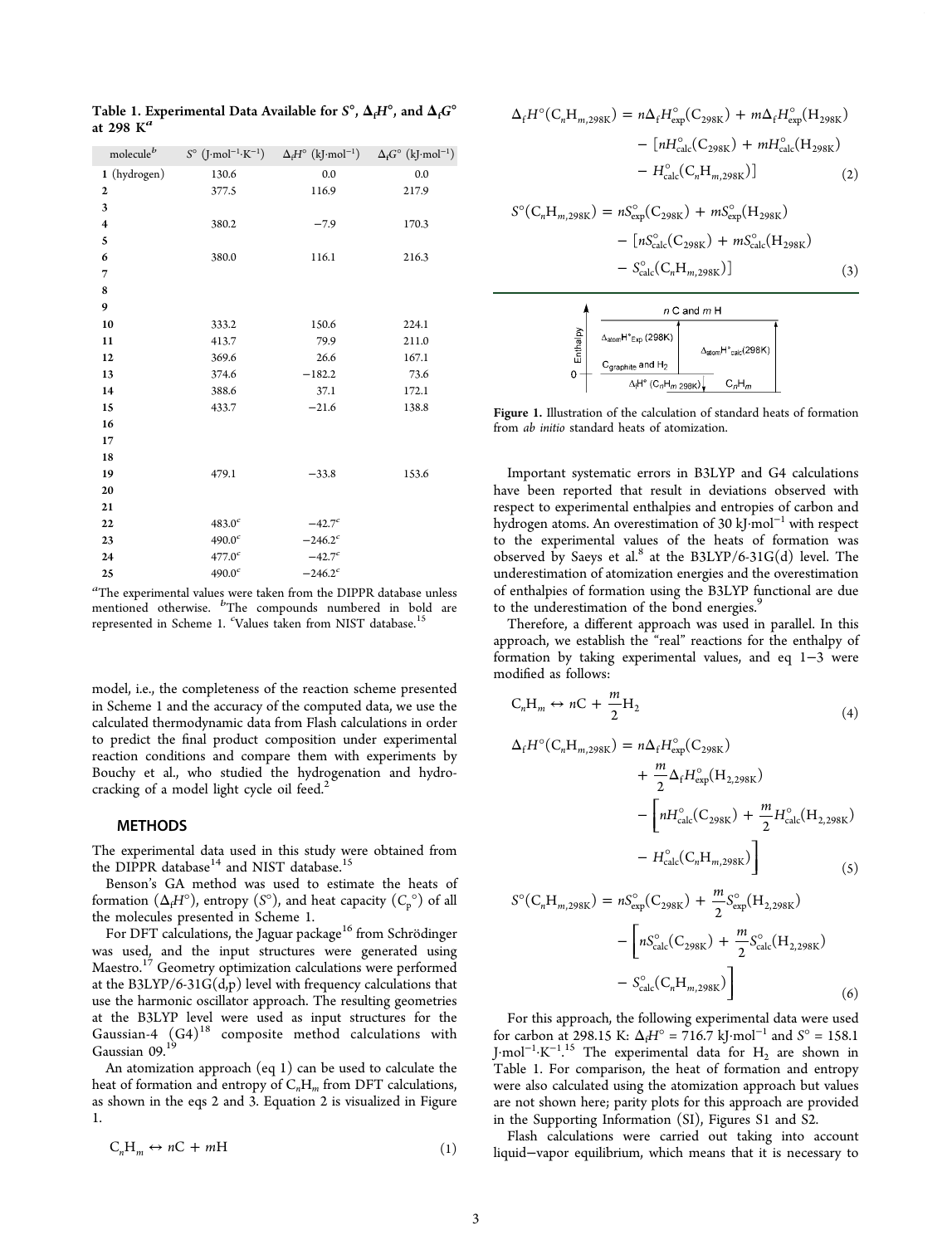calculate the equilibrium constants for each reaction. These constants can be calculated as follows:

$$
K_{p,j}^{\circ}(T) = \exp\left(\frac{-\Delta_{R}G_{j}^{\circ}(T)}{RT}\right) = \prod_{i} \left(\hat{a}_{i}\right)^{v_{i,j}} \tag{7}
$$

where  $K_{\text{p},j}^{\circ}$  is the equilibrium constant, R is the universal ideal gas constant, T is the temperature,  $\hat{a}_i$  is the activity for the component *i*,  $\nu$  is the stoichiometry number, *j* represents the reaction number, and  $\Delta_{\rm R} G_j^{\circ}(T)$  is the change in the Gibbs energy for a reaction.

In order to calculate  $\Delta_R G^{\circ}(T)$ , we used the thermodynamic data calculated by the methods presented above. In the case of Benson's GA method, an extrapolation was made in order to calculate the thermodynamic properties at higher temperatures (above 298 K), using eqs 8 and 9.

$$
\Delta H^{\circ}(T) = \Delta H^{\circ}(298 \text{ K}) + \int_{298 \text{K}}^{T} C_{\text{p}}^{\circ}(T) dT \tag{8}
$$

$$
S^{\circ}(T) = S^{\circ}(298 \text{ K}) + \int_{298 \text{K}}^{T} \frac{C_{p}^{\circ}(T)}{T} dT \tag{9}
$$

where  $C_p^{\circ}(T)$  is the polynomial form of constant pressure heat capacity.

 $\Delta_R G^{\circ}(T)$  was calculated using the enthalpy and entropy as follows:

$$
\Delta_{\rm R} G^{\circ}(T) = \Delta H^{\circ}(T) - TS^{\circ}(T) \tag{10}
$$

In the case of ab initio models, DFT calculations were carried out directly at the temperature desired.

Activities at equilibrium in the liquid and gas phase were calculated using the Peng−Robinson equation of state. If component  $i$  is present in the liquid phase, the activity is represented as

$$
\hat{a}_i = x_i \frac{P \phi_i^l(T, P, x_i)}{P^\circ} \tag{11}
$$

But, if component  $i$  is in the gas phase, the activity is calculated as

$$
\hat{a}_i = y_i \frac{P \phi_i^{\nu} (T, P, y_i)}{P^{\circ}}
$$
\n(12)

where  $P^{\circ}$  is the pressure under standard conditions, i.e., 1 bar, and  $\phi_i^l$  and  $\phi_i^v$  are the fugacity coefficients in the liquid and gas phase, respectively.

The parameters of the Peng−Robinson equation of state are expressed in terms of the critical properties and the acentric factor; this information is reported in the 2011 version of the DIPPR 801 database (BYU DIPPR Lab).<sup>14</sup> The critical properties not reported in this database can be obtained by the group contribution model proposed by Marrero and Gani.<sup>20</sup> The acentric factor  $(\omega)$  was estimated by using the method proposed by Constantinou et al.<sup>21</sup> The interaction parameters  $k_{ii}$  for hydrogen and hydrocarbon binaries were calculated by using the method proposed by Moysan and coworkers.<sup>22</sup>

Fugacity coefficients depend on the final composition of the system, which is initially unknown, and a trial-and-error iterative method is required to calculate fugacity coefficients as well as the final composition. The criteria of mass balance by elements must be fulfilled. The SIMPLEX method<sup>23</sup> is used to minimize the error between the thermodynamic equilibrium

constants calculated using the Gibbs energy and those calculated in terms of activities (calculated using the equation of state). In order to achieve the calculation coupling phase and chemical equilibria, a first free energy minimization loop under mass balances constraints assuming a single gas phase is implemented; then a flash calculation is achieved and confirmed by a stability analysis in order to get a first guess of the amount of liquid phase if any; a second free energy minimization loop under constraints taking the gas an liquid phases into account allows one to predict the composition of both phases at equilibrium. Details of this algorithm have been published by Mougin et al. $^{24}$ 

#### RESULTS AND DISCUSSION

The gas phase standard state entropies and heats of formation ( $S^{\circ}$  and  $\Delta_{\rho}H^{\circ}$ ) have been calculated using Benson's GA method and QM methods at the B3LYP and G4 levels for all the compounds present in Table 1, and a comparison of the calculated values and experimental data is represented in Figure 2 (for  $\Delta_f H^{\circ}$ ) and Figure 3 (for S°). See also Tables S1 and S2 in the Supporting Information, which also give examples of calculations using Benson's GA method.



Figure 2. Parity plot for  $\Delta_{\text{f}}H^{\circ}$ : ( $\blacklozenge$ ) Benson, ( $\blacksquare$ ) G<sub>4</sub>, ( $\spadesuit$ ) B3LYP. Linear regression  $(y = mx + b)$ : Benson:  $m = 1.004$ ,  $R^2 = 0.999$ . B3LYP:  $m = 0.892$ ,  $b = 74.962$ ,  $R^2 = 0.962$ . G4:  $m = 0.939$ ,  $b = 11.743$ ,  $R^2 = 0.993$ .

In the case of the standard heat of formation, the linear regression for these models (Benson, B3LYP, and G4) shows



**Figure 3.** Parity plot for standard entropy  $(S^{\circ})$ :  $(\blacklozenge)$  Benson,  $(\blacksquare)$  G<sub>4</sub>, , ( $\bullet$ ) B3LYP. Linear regression ( $y = mx + b$ ): Benson:  $m = 0.994$ ,  $R^2 =$ 0.998. B3LYP:  $m = 1.148$ ,  $b = 22.182$ ,  $R^2 = 0.954$ . G4:  $m = 1.174$ ,  $b =$ 18.562,  $R^2 = 0.956$ .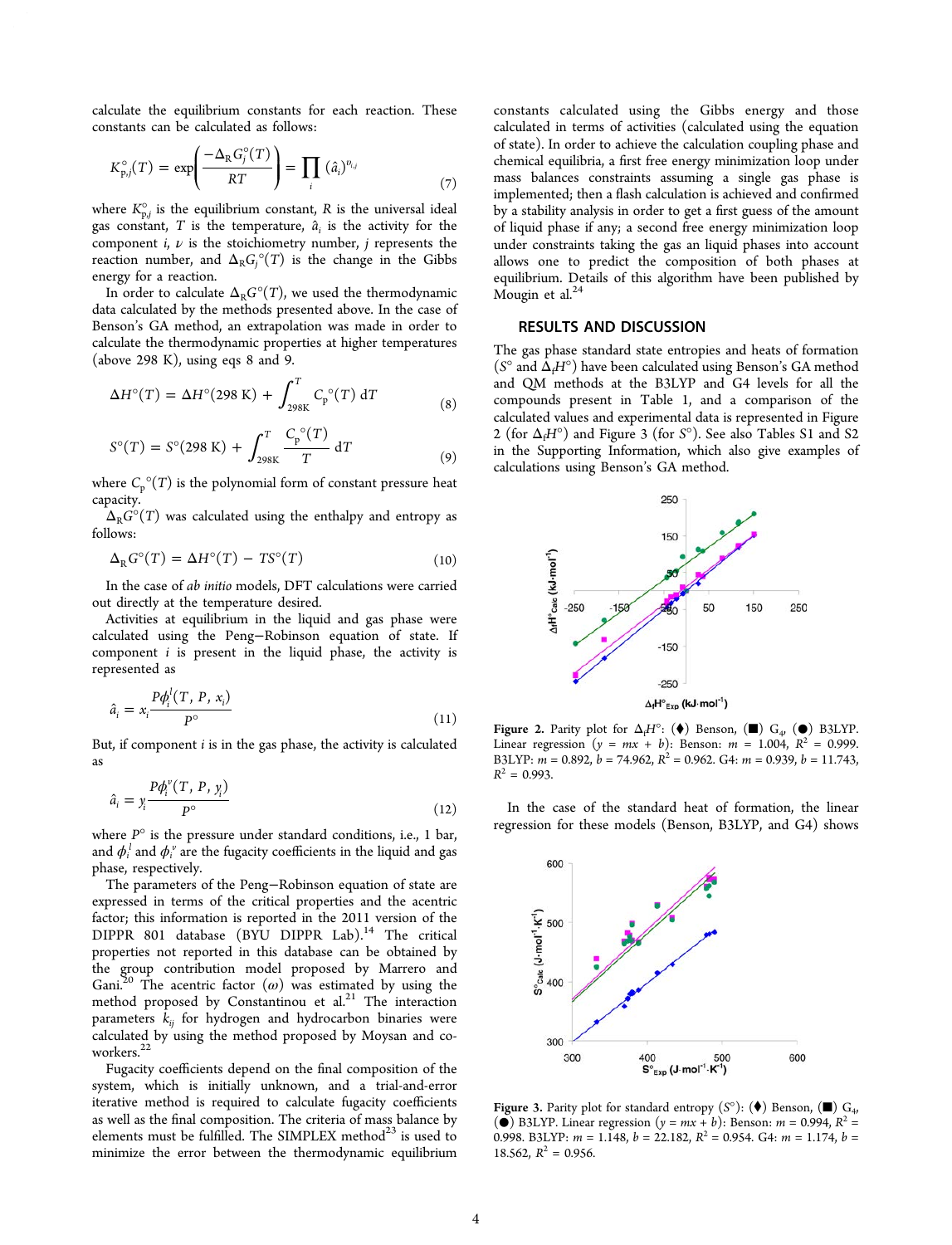|             | <b>Homodesmotic Reaction</b>                                                                                                                                                        | $S^{\circ}$ (J·mol <sup>-1</sup> ·K <sup>-1</sup> )<br>$\Delta_f H^{\circ}$ (kJ·mol <sup>-1</sup> ) |      | $\Delta_f$ G° (kJ·mol <sup>-1</sup> ) |
|-------------|-------------------------------------------------------------------------------------------------------------------------------------------------------------------------------------|-----------------------------------------------------------------------------------------------------|------|---------------------------------------|
| а           |                                                                                                                                                                                     | 255.5                                                                                               | 28.3 | 136.9                                 |
| $\mathbf b$ | + 12CH <sub>4</sub> $\rightarrow$ 8C <sub>2</sub> H <sub>6</sub> + 3C <sub>2</sub> H <sub>4</sub><br>+ 2CH <sub>4</sub> $\rightarrow$ $\begin{pmatrix} + & C_6H_{14} \end{pmatrix}$ | 285.6                                                                                               | 28.2 | 155.9                                 |
| C           | $]+$ $\bigcap$<br>+ $C_2H_6$ -                                                                                                                                                      | 337.5                                                                                               | 28.8 | 174.8                                 |
| d           | $\Big] + C_5H_{12}$<br>$+ 2CH4$ -                                                                                                                                                   | 298.1                                                                                               | 27.8 | 156.1                                 |
| е           | + $C_2H_4 \longrightarrow \begin{bmatrix}$<br>$\parallel$ + $\parallel$                                                                                                             | 360.6                                                                                               | 28.4 | 168.3                                 |

Table 2. S°,  $\Delta H^{\circ}$ , and  $\Delta G^{\circ}$  Calculated by HI-G4-iso Method Using Different Iso/Homodesmotic Reactions for Tetralin as Compared to the Experimental Values of  $S^{\circ}$  = 369.6 J·mol<sup>-1</sup>·K<sup>-1</sup>,  $\Delta_{\rm f}H^{\circ}$  = 26.61 kJ·mol<sup>-1</sup>, and  $\Delta_{\rm f}G^{\circ}$  = 167.1 kJ·mol<sup>-1</sup>

an overestimation of  $\Delta_f H^{\circ}$  by B3LYP, while a good ( $R^2$  = 0.990) to excellent  $(R^2 = 0.999)$  agreement is found for, respectively, G4 and Benson.

Benson's method also calculates the entropy more accurately than B3LYP or G4 (Figure 3). For the QM calculations, the entropy contributions are calculated from the partition functions that use frequencies that were evaluated from the relaxed structure obtained at the B3LYP/6-31G(d,p) level and in the case of the G4 calculations at the B3LYP/6-31G(2df,p) level. The small difference between the two methods explains why the results for the entropy are that similar. The harmonic oscillator approximation is used in the assessment of the vibrational frequencies. This approximation might no longer be sufficiently precise for molecules with a large degree of flexibility and a high number of rotatable groups.<sup>9</sup> The shape of the rotational energy curve can give rise to various stable conformers for the investigated molecules. Furthermore, the presence of rotatable groups in the molecule can cause the wrong assignment of the symmetry number of the molecule, thereby introducing serious errors in the evaluation of the rotational entropy.

A remarkable improvement to calculate the Gibbs energy of formation and absolute entropies can be achieved by the utilization of isodesmic and homodesmotic reactions. However, the final results will depend on the choice of the homodesmotic reaction. This is, for example, illustrated in Table 2, where five different isodesmic reactions are given (of which four are homodesmotic) to calculate the thermodynamic properties of tetralin. Here, the total energy of tetralin is calculated at the G4 level, while experimental heats (or Gibbs energy) of formation and absolute entropies are used for the small molecules, e.g., methane, ethane, and cyclohexane. We refer to hybridimproved-G4-iso (HI-G4-iso) if the absolute energies come from G4 calculations and hybrid-improved-B3LYP-iso (HI− B3LYP-iso) if they are calculated at  $B3LYP/6-31G(d,p)$ .

One way to describe isodesmic reactions in a systematic way, is the "bond separation reaction" in which all formal bonds between non-hydrogen atoms are separated into the simplest parent molecules containing these same kinds of bonds. All other bonds to the desired atom pair are replaced by hydrogen atoms, and the chemical equation is balanced by including the required number of single heavy atom hydrides, i.e., methane for hydrocarbons. For example, tetralin would be described as reaction a in Table 2. Yet, this method suffers from the fact that a relatively small error in the heat of formation of methane can

produce a significant error in the heat of formation of 1 methyltetraline, due to a large number of methane molecules in equation a. <sup>25</sup> It thus turns out that this reaction relatively poorly describes the thermodynamical properties of tetralin.

The thermodynamic properties are better reproduced with homodesmotic reactions, e.g., reactions b−e in Table 2. Generally, the use of homodesmotic reactions improves the accuracy of the calculated properties, as observed as well by Sivaramakrishnan et al. $^{26}$  It was also noticed that the conservation of naphthenic rings ameliorates the precision of the calculated thermodynamic properties. We also noticed that the results for entropy were further improved if one olefin bond was introduced in the naphthenic cycle to introduce some kind of rigidity, if this ring is fused to an aromatic ring in the reactant, as for example reaction e in Table 2.

Figures 4 and 5 show parity plots for respectively  $\Delta_f H^{\circ}$  and S° where the calculated values (Benson, HI-B3LYP-iso, and HI-



Figure 4. Parity plot for  $\Delta_i H^\circ$ : (♦) Benson, (□) HI-G4-iso, (○) HI-B3LYP-iso. Linear regression  $(y = mx + b)$ : Benson:  $m = 1.004$ ,  $R^2 =$ 0.999. HI-G4-iso:  $m = 1.008$ ,  $\overrightarrow{R}^2 = 0.997$ . HI-B3LYP-iso:  $m = 0.982$ , b  $= 7.326, R^2 = 0.999.$ 

G4-iso) are compared to experimental data. The use of homodesmotic reactions has significantly improved the accuracy of the calculated properties. This is also illustrated in Tables 3 and 4, where the absolute average relative deviation (AARE) and the root-mean-square error (RMSE) have been reported for  $\Delta_f H^{\circ}$  and  $S^{\circ}$ . From these tables, it follows that Benson's GA empirical model has the smallest deviation for  $\Delta_f H^{\circ}$  and S°, while among quantum chemical models, HI-G4iso reproduces better both  $\Delta_f H^{\circ}$  and  $S^{\circ}$  experimental values.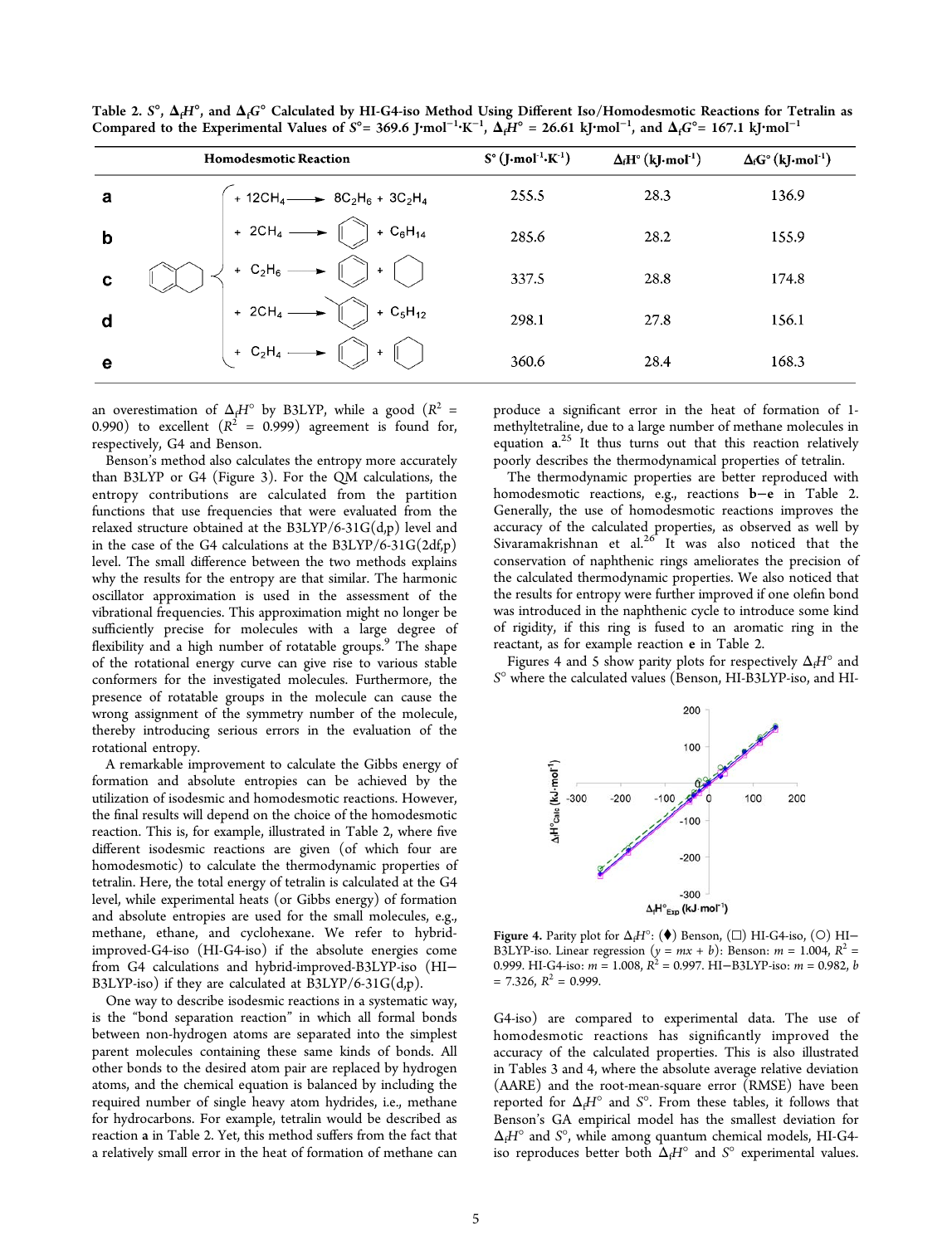

Figure 5. Parity plot for standard entropy  $(S^{\circ})$ : ( $\blacklozenge$ ) Benson,  $(\square)$  HI-G4-iso, (O) HI-B3LYP-iso. Linear regression  $(y = mx + b)$ : Benson: m  $= 0.994, R^2 = 0.998.$  HI-G4-iso:  $m = 1.024, b = -12.522, R^2 = 0.992$ . HI-B3LYP-iso:  $m = 1.048$ ,  $b = -25.204$ ,  $R^2 = 0.961$ .

Table 3. Deviation of the  $\Delta_fH^{\circ}$  Predicted by Different Methods to the Experimental Data Available for  $\Delta_f H^{\circ}$  in kJ $\cdot$  $mol<sup>-1</sup>$ 

| $\Delta H^\circ$ |        |       |              |      |             |
|------------------|--------|-------|--------------|------|-------------|
|                  | Benson | B3LYP | HI-B3LYP-iso | G4   | $HI-G4-iso$ |
| AARE $(\% )$     | 6.2    | 237.0 | 28.9         | 38.2 | 10.4        |
| RMSE             | 2.9    | 78.9  | 8.8          | 17.4 | 6.3         |

Table 4. Deviation of the S° Predicted by Different Methods to the Experimental Data Available for  $\overline{S}^\circ$  in J·mol $^{-1}\cdot$ K $^{-1}$ 

| $\mathcal{C}^{\circ}$ |        |       |              |      |             |
|-----------------------|--------|-------|--------------|------|-------------|
|                       | Benson | B3LYP | HI-B3LYP-iso | G4   | $HI-G4-iso$ |
| AARE $(\% )$          | 0.8    | 21.3  | 1.7          | 23.1 | 1.8         |
| RMSE                  | 4.3    | 85.3  | 7.7          | 92.2 | 7.8         |

Additionally, HI-G4-iso is completely universal, while Benson's method is not.

The equilibrium constant for a given process or reaction can be expressed in terms of Gibbs energy (see eq 7). This property  $(\Delta_{\rm R} G_{673K}^{\circ})$  was calculated by using Benson's model and the QM models (G4, B3LYP, HI-B3LYP-iso, and HI-G4-iso) for each reaction present in Scheme 1. Figure 6 shows a comparison



Figure 6. Parity plot for Gibbs energy estimation at 673K  $(\Delta_R G_{673K}^{\circ})$ : ( $\blacklozenge$ ) Benson, ( $\square$ ) HI-G4-iso, ( $\square$ ) HI-B3LYP-iso. Linear regression (y  $= mx$ ): Benson:  $m = 1.007$ ,  $R^2 = 0.980$ . HI-G4-iso:  $m = 0.92$ ,  $R^2 =$ 0.935. B3LYP-iso:  $m = 1.005$ ,  $R^2 = 0.735$ .

between those models (Benson, HI-G4-iso, and HI-B3LYP-iso models) and experimental data available, and Table 5 shows the deviation of calculated values from experimental data.

Table 5. Deviation of the  $\Delta_{\rm R}G_{673K}^{\circ}$  Predicted by Different Methods from the Experimental Data Available for  $\Delta_{R}G_{673K}^{\circ}$ in  $k$ J·mol<sup>-1</sup>

| $\Delta_{\rm R}$ G <sub>673K</sub> (kJ·mol <sup>-1</sup> )                     |        |      |        |      |     |
|--------------------------------------------------------------------------------|--------|------|--------|------|-----|
| $HI-G4$ -iso<br>HI-B3LYP-iso<br>G <sub>4</sub><br>B <sub>3L</sub> YP<br>Benson |        |      |        |      |     |
| <b>RMSE</b>                                                                    | 3.2    | 10.1 | 14.0   | 9.4  | 6.4 |
| bias                                                                           | $-2.0$ | 4.9  | $-0.1$ | -4.7 | 3.1 |

A smaller dispersion for  $\Delta_{\rm R} G_{673K}^{\circ}$  was observed for Benson's model (confirmed by a slope close to 1 for Benson's model), but errors of the same magnitude were obtained by using the HI-G4-iso model. Significant improvement was obtained by using DFT models with isodesmic reactions, especially at the G4 level, where the RMSE is reduced from 9.4 to 6.4.

The smallest deviations for  $\Delta_f H^{\circ}$  and  $S^{\circ}$  are obtained for Benson's model. However, remember that Benson's GA method cannot always distinguish between position isomers observed in the hydroconversion process. Nonetheless, HI-G4 iso could allow filling this gap, to estimate the equilibrium constant for isomerization reactions if experimental data are not available for position isomers.

Product Composition Prediction. In order to validate the methods studied, Benson's model and the HI-G4-iso method were chosen to estimate the equilibrium constant for the reactions represented in Scheme 1. Flash calculations were made to determine the equilibrium state for 1-methylnaphthalene hydroconversion at 40 bar and 400 °C.

Experimental results obtained by Bouchy et al.<sup>27</sup> under these conditions (40 bar and 400  $^{\circ}$ C) suggest a thermodynamic equilibrium for the (direct) hydrogenation reactions of 1MN. The discrepancy between the experimental 2MN/1MN ratio of about 0.17 and the theoretical value of 1.5 at thermodynamic equilibrium clearly demonstrate that isomerization reaction (5) is kinetically limited. Since the catalytic system does not contain any (strong) acid sites to catalyze this reaction, this reaction becomes kinetically prohibited, thereby explaining the much lower ratio experimentally observed.

However, in the flash calculations, which assume thermodynamic equilibrium for all reactions, the products related to this isomerization reaction (as well as other isomerization reactions and cracking reaction that are acid-catalyzed) thus will be overestimated with respect to the experimental values. This is shown in Table 6, in which hydrogenation and conversion were calculated as follows:

hydrogenation 1MN (%)

$$
= 100(1 - X_2 - X_6 - X_{10} - X_{11})
$$
\n(13)

$$
conversion (\%) = 100(1 - X_2 - X_6)
$$
 (14)

To remedy this discrepancy, we have simplified the reaction pathway (Scheme 1) by omitting the isomerization and cracking reactions, focusing exclusively on hydrogenation of the first and second rings of 1MN (reactions 1−4, as shown in Figure 7). By taking into account only the hydrogenation reactions, it follows that Benson's GA method better reproduces the experimental data of Bouchy than HI-G4-iso.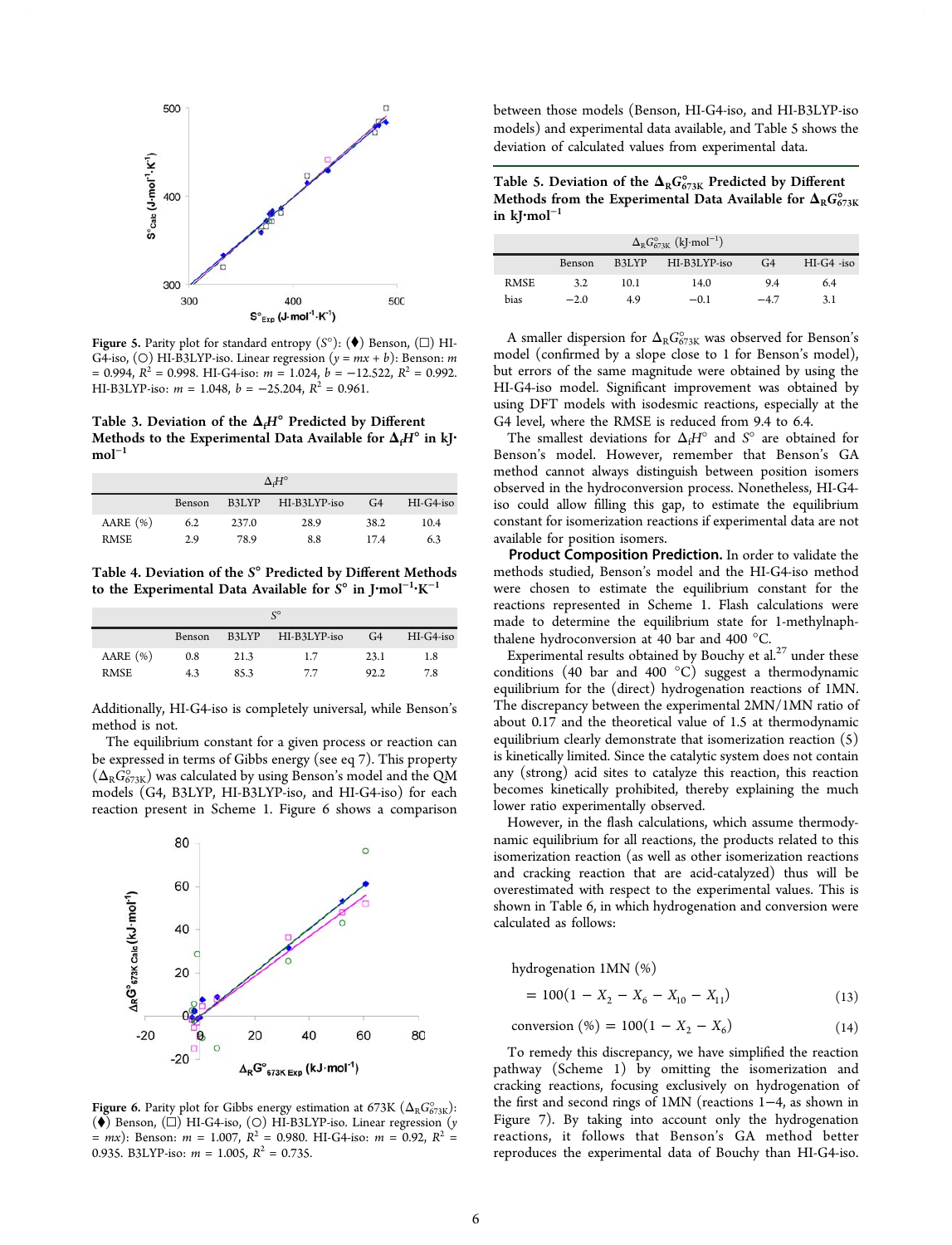| liquid composition (% mol) |        |           |                     |  |
|----------------------------|--------|-----------|---------------------|--|
| molecule                   | Benson | HI-G4-iso | $\mathsf{exptl.}^a$ |  |
| 2                          | 1.55   | 0.08      | 37.90               |  |
| 6                          | 1.75   | 0.11      | 6.30                |  |
| 3                          | 0.95   | 0.05      | 22.20               |  |
| $\overline{\mathbf{4}}$    | 0.10   | 0.01      | 9.80                |  |
| 7                          | 0.11   | 0.04      | 1.60                |  |
| 9                          | 0.94   | 0.26      | 3.70                |  |
| 20                         | 0.60   | 0.01      |                     |  |
| $5 + 8$                    | 0.34   | 0.05      | 5.20                |  |
| 21                         | 0.04   | 0.08      |                     |  |
| 16                         | 0.09   | 0.81      | 1.50                |  |
| 18                         | 0.12   | 0.09      | 0.50                |  |
| 14                         | 1.58   | 0.04      |                     |  |
| $17 + 19$                  | 5.90   | 1.86      | 2.7                 |  |
| 15                         | 20.38  | 6.23      |                     |  |
| $22 + 24$                  | 52.23  | 78.91     | 0.5                 |  |
| $23 + 25$                  | 9.67   | 11.04     | 0.1                 |  |
| 12                         | 1.05   | 0.02      | 1.70                |  |
| 13                         | 0.46   | 0.04      |                     |  |
| 10                         | 0.34   | 0.01      | 1.20                |  |
| 11                         | 1.81   | 0.27      | 1.10                |  |
| hydrogenation 1MN (%)      | 94.6   | 99.5      | 49.5                |  |
| conversion (%)             | 96.7   | 99.8      | 55.8                |  |

Table 6. Flash Calculation Results at 40 bar and 400 °C Compared to Empirical Data

 ${}^a$ The experimental values were taken from Bouchy et al.<sup>27</sup>



Figure 7. Hydrogenation of the first and second aromatic rings of 1MN.

Results from this calculation are shown in Table 7. Calculated values using Benson's GA method are in good agreement with experimental results obtained by Bouchy et al. (an error around 5%).

The poorer agreement of the HI-G4-iso method can be explained by the differences observed for equilibrium constants values. Table 8 shows the equilibrium constants calculated at 673 K for Benson's and HI-G4-iso methods. Bouchy et al. $27$ reported an equilibrium constant of 9.4 × 10<sup>−</sup><sup>4</sup> for reaction 1 and a value of 8.2  $\times$  10<sup>-6</sup> for reaction 2. This overestimation (or underestimation) of equilibrium constants is also observed by the overestimation of methyldecalin composition calculated using the HI-G4-iso method.

The integration of kinetic data in a microkinetic model that would use the rate constants for all essential elementary reactions would be a more elegant way to describe these experiments. These kinetic data can be obtained from experiments or by quantum mechanical calculations. The ratios

### Table 7. Compositions Obtained from Flash Calculations at 40 bar and 400 °C for 1MN Hydrogenation Compared to Empirical Data

|           |                     | calculated |             |
|-----------|---------------------|------------|-------------|
|           | exptl. <sup>a</sup> | Benson     | $HI-G4-iso$ |
| $X_{1MN}$ | 0.52                | 0.54       | 0.44        |
| $X_{xMT}$ | 0.40                | 0.39       | 0.33        |
| $X_{1MD}$ | 0.07                | 0.07       | 0.23        |

<sup>a</sup>The experimental values were taken from Bouchy et al.<sup>27</sup>  $X_{1\text{MN}}$ ,  $X_{\text{xMT}}$ , and  $X_{1MD}$  refer to the molar fractions of 1MN, 1-methyl and 5methyltetralin, and trans-1-MD, respectively, with  $X_{1MN} + X_{xMT} + X_{1MD}$  $= 1.$ 

Table 8. Equilibrium Constants Calculated at 673 K

|          | $K_{\scriptscriptstyle\rm e}^{\;\circ}$ |                        |
|----------|-----------------------------------------|------------------------|
| reaction | Benson                                  | HI-G4-iso              |
|          | 7.34 $\times$ 10 <sup>-04</sup>         | $6.70 \times 10^{-04}$ |
| 2        | $7.73 \times 10^{-06}$                  | $3.66 \times 10^{-05}$ |
| 3        | $7.37 \times 10^{-05}$                  | $1.94 \times 10^{-04}$ |
|          | $7.70 \times 10^{-05}$                  | $1.27 \times 10^{-04}$ |

of direct and inverse kinetic constants should then be equal to equilibrium constants in order to satisfy the microreversibility principle. Therefore, the present work is a necessary first step allowing one to introduce consistently such constraints in the microkinetic model. We have started to explore if the rate constants from full DFT calculations and those that are incorporated in a microkinetic model are sufficiently precise to describe these experiments. Once we have identified the reactions that are most rate-limiting, we can make suggestions to fine-tune this reaction to the desired products. This will be the object of a future publication.

#### **CONCLUSIONS**

We report an assessment of various DFT models for the calculation of molecular thermochemical properties in comparison with Benson's group contribution method for reactants, intermediates, and products involved in the hydrogenation of 1 methylnaphatalene. Parity plots are compared with reference to available experimental data.

For this particular set of structures, Benson's GA method affords consistently the smallest deviations with respect to experimental data, reflecting the inherent correlative and interpolative nature of this method. Its prediction upon extrapolation to ill documented classes of structures will however remain questionable.

Among QM models, we have found HI-G4-iso, which combines evaluations of enthalpies and entropies of formation through improved homodesmotic schemes, as the most reliable, combining minimal RSME and bias.

Although small deviations are observed for  $\Delta_f H^{\circ}$  and  $S^{\circ}$  for Benson's and HI-G4-iso methods, discrepancies were observed between experimental product composition and those obtained by a simple thermodynamic model. As mentioned above, depending on the catalyst properties, the observed distribution of products may be far from full thermodynamic equilibrium. It is well-known for instance that the completion of hydrocracking, hydroisomerization, and hydrodecyclization reactions requires strong acid sites, together with sites able to activate hydrogenation and dehydrogenation reactions. Since acid sites were lacking in the experiments to which we referred, data